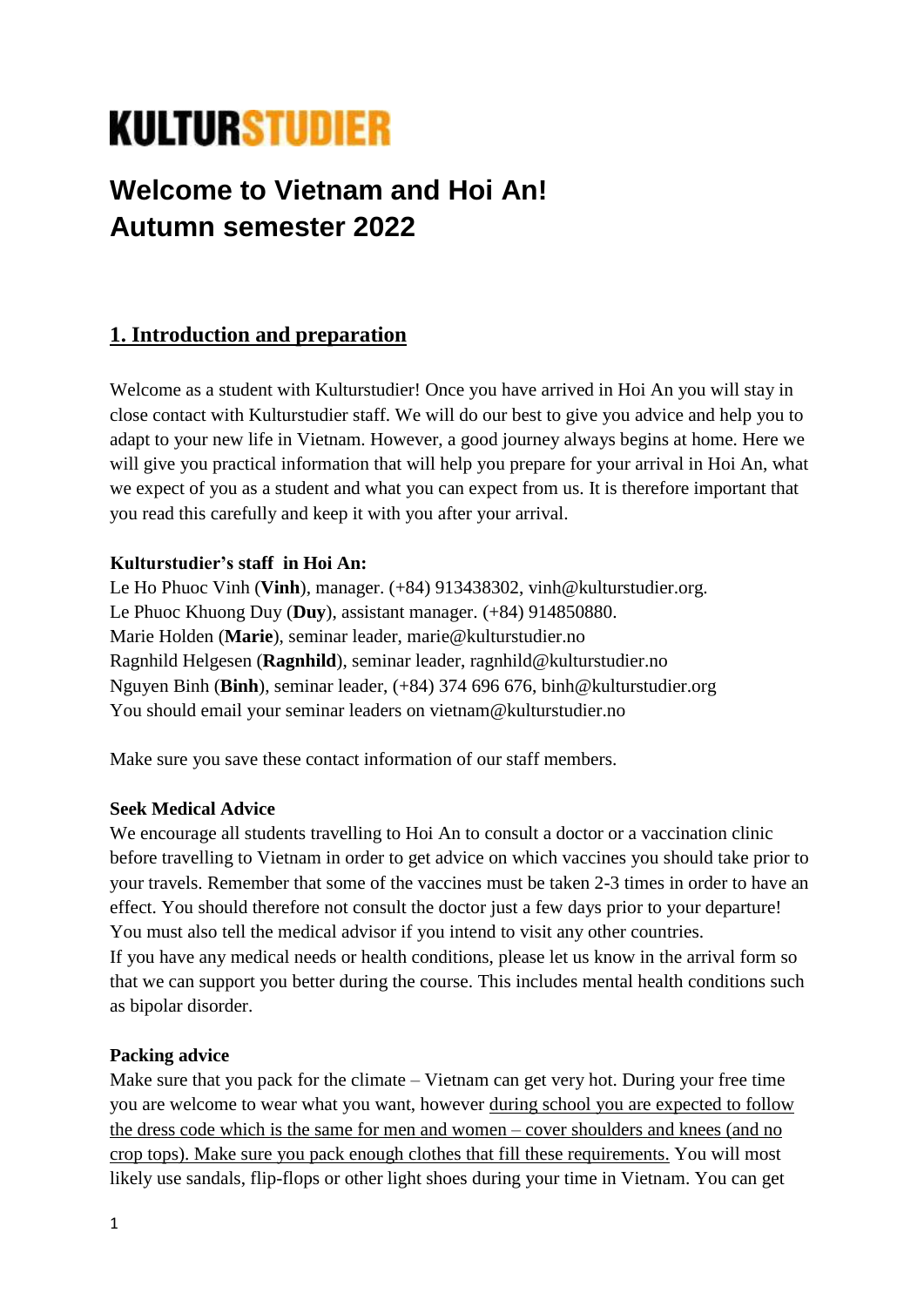most pharmaceuticals you might need in Hoi An or in Da Nang. Bring any prescription drugs you might need from your doctor. Remember to bring enough sunscreen lotion – most sunscreens in Asia has whitening agents in them - and make sure to check the expiry date if you do buy sunscreen in Vietnam. SPF 20 and above is to be recommended, especially from the middle of the semester. Unless you are very picky, you will find shampoo, conditioner, deodorant, soap, body lotion etc in Hoi An, and some eco products are also available. If you use contact lenses make sure you bring necessary equipment (lenses under 1.0 strength are not available in Hoi An). Paper and pens, stapler, tape etc you can get anywhere. You should bring a portable computer and the set books used in the course, and then you're all set for an exciting semester in Hoi An!

#### **2. The Programme**

#### **The First Week**

The information meeting will start at **14:30 on Sunday 4 September,** at **The Balance Café**, 02 Tran Quang Khai Street. Then we will go together to the university campus (The College of Technology, Economics and Irrigation Central, at 14 Nguyen Tat Thanh street) to have the meeting. At the meeting, we will go through important practical information with regards to the houses, the study center, transportation, reading room, social activities, and cultural etiquette. There will be plenty of time for questions during and after the meeting. The next day, **Monday 5 September is the first day of lectures,** held at the university campus, starting at 8:30 am. A regular program of academic activities has been organised to cover the 10 weeks in Hoi An. An overview of this can be found in the study guide.

#### **Lectures**

The academic week is from Monday to Friday. They normally start at 08:30 at the university campus, about 10 - 15 minutes by bicycles from the Balance Café.

#### **Dress code at the university campus**

Although the Vietnamese are very polite, they do find it offensive when people wear casual or beach wear to the college, to meet officials or to visit public offices. As a foreign student it is important to behave respectfully and fit in with Vietnamese norms of dress. Therefore, we expect you to dress appropriately when you use the facilities at the college. This means that skirts, shorts or dresses should cover the **knees** and shirts, tops and blouses should cover the **shoulders** and not have a low neckline. This dress code applies to both male and female students and staff.

#### **The beach**

The beach is about five kilometers outside of the town center and you can go there anytime you want to read and study in the ocean breeze and tranquil surroundings. It takes about 20 minutes by bicycle, passing through a beautiful landscape of rice fields. There are quiet restaurants there where you can study in peace.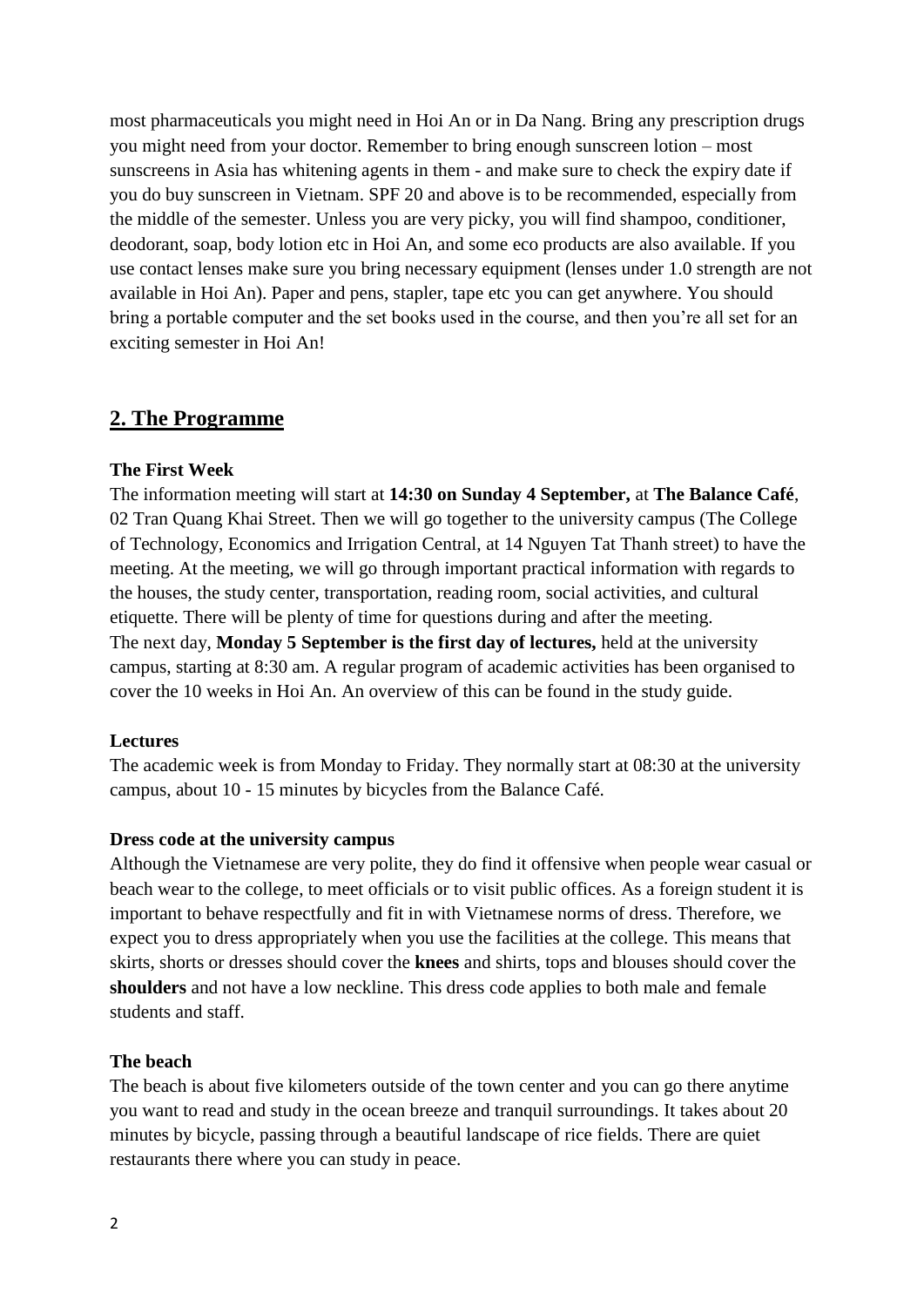#### **Weekly plans**

In the beginning of the semester, you will be given a lecture and seminar plan for the whole semester. Here you will find the dates, times, venues and important deadlines for the lectures and seminars. This 10 week plan has been developed in order to create predictability throughout the semester. However, during the semester, changes are bound to occur; lecturers may be sick and unforeseen things may occur. The Kulturstudier staff do not have the capacity to notify all students in person about changes. Changes in the academic schedule will be sent by email and important information about different activities will be posted on Facebook. You should check your email and the Facebook page every day, preferably before breakfast.

#### **Getting the most from your studies**

An individual student's responsibility and effort to learn is the foundation for all university studies. Kulturstudier's academic staff are highly motivated to help you along the way with lectures and seminars, but successful study is still dependent on your own preparation for lectures and seminars. You are expected to attend both lectures and seminars, and to be well prepared for both. Look at the Study Guide for detailed advice.

#### **Free time**

The time you are not studying is your own. However, if any of you are interested in leisure activities such as Vietnamese cooking classes, sports activities, or volunteering etc., the staff can assist you with this. Kulturstudier will also arrange events and specific occasions, such as trips and other activities during the semester. Separate committees can be formed to plan the events. These trips/activities will usually be announced at the Tuesday meetings. Kulturstudier do not charge to arrange the group trips, but those who participate must share the cost of transport and accommodation.

You should try as much as you can to plan and carry out some of your own activities. This is the best way to become familiar with Vietnamese culture. Trips and activities made on your own are equally successful and give you a good opportunity to have contact with Vietnamese people. For example, there is more to Hoi An than just the Old Town and the beach. If you go on overnight trips, *you must notify the field manager* so that you are not reported missing by others.

## **3. Food and accommodation**

#### **Lunch**

Lunch is served in The Balance Café from 12:00 until 13:30 week days ( Mon – Fri ) Breakfast and dinner are not included in the stay, but there are plenty of restaurants in Hoi An. Help each other to find your favorite places.

The Balance Café is also available to students to use for studying and other activities such as movie screenings. Ask Mr. Vinh before arranging other activities.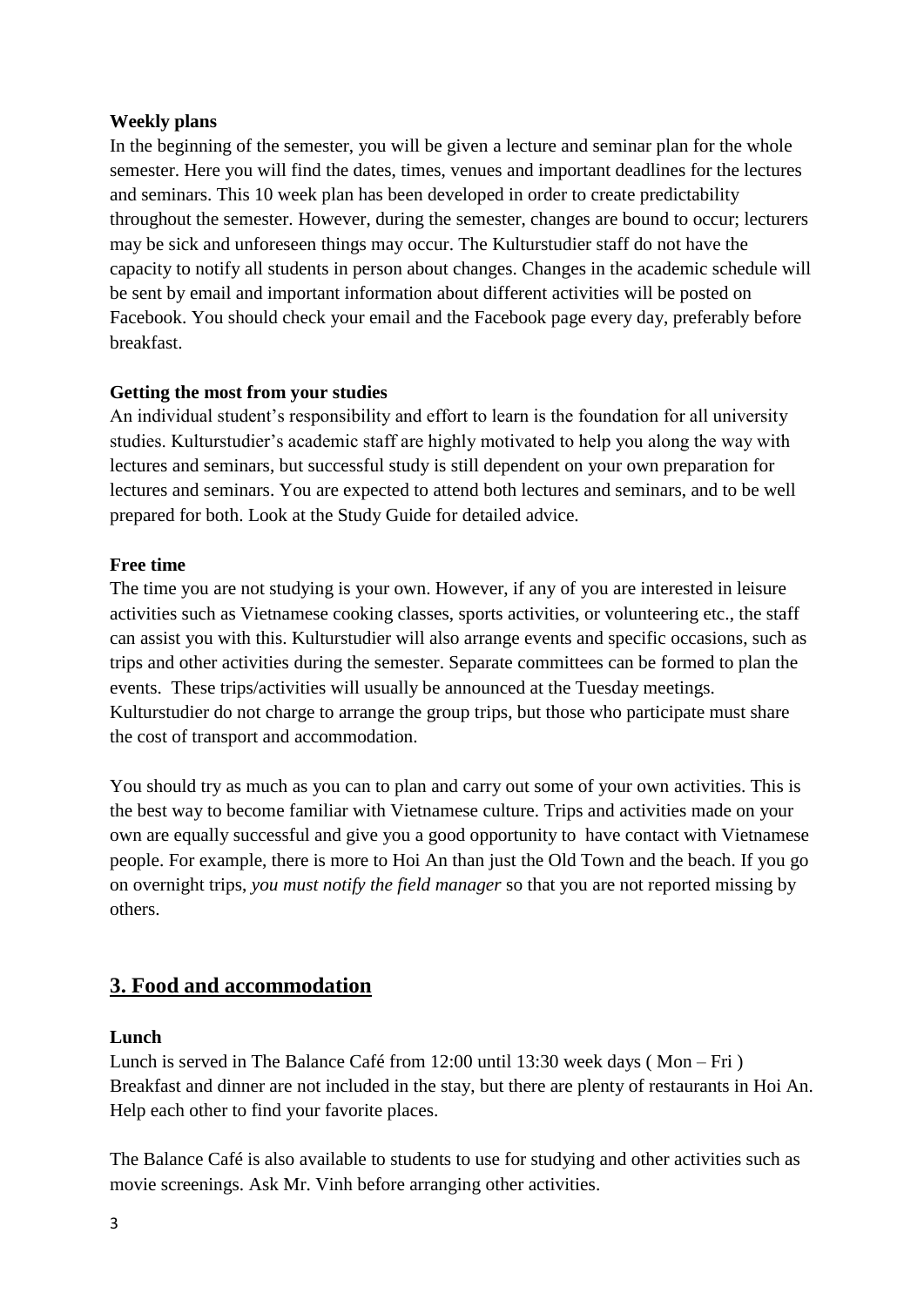We appreciate your suggestions during the semester. At The Balance Café, you will find a **"suggestion box"** where you can put your suggestions and comments

#### **Accommodation**

The accommodation Kulturstudier offers varies from semester to semester according to availability. It is not possible to give exact details on what you can expect. Rooms vary in size, furnishing and appeal. You may find that someone else had more luck than you when the houses and rooms were assigned. You may also find that construction is going on nearby or that the window in your room looks into your neighbor's kitchen. Please be open for such possibilities, as they are part of life. If you break something you must pay for  $it - like$ everywhere else. There will be house rules from the landlord. But the main thing is that each student is considerate to roommates, and that you work out how you would like to live together.

The houses have two to seven bedrooms, two students per bedroom, with a kitchen, shared toilet, and living room. We try to rent houses in close proximity to each other and to The Balance café, where the meals are served, and to the town center. The houses are nice, but do not expect a Scandinavian house. Electricity is expensive and air conditioning uses a lot of it. Electricity is 220 volts. Please be considerate of the environment and the high cost – do not waste electricity. Turn off the air conditioner when you leave your room or when the door is open.

Your bed comes with two sets of bed sheets. You are responsible for your own laundry, including towels and bed sheets. You clean your own room. It is possible to have your clothes washed at various laundry services in town.

Cleaners come once each week to clean communal areas. The kitchens have basic dishes and cutlery such as bowls, plates, cups, and a few pans. Students are responsible for buying drinking water tanks for their own houses. All foodstuffs must be kept in the refrigerator or in sealed containers; otherwise you will attract bugs and ants.

Mold (mugg) is a common problem in the tropics. Clothes, books, shoes etc. can easily get damaged if they are kept many days in closed compartments, such as in your suitcase, in a drawer or in a closed cabinet. The way to prevent mold is by ventilation. Keep windows, drawers, closets and doors open as much as possible when you are at home. Keeping the fan on helps. With your laptop, it is recommended to run your laptops at least one time a day in order to dry out humidity.

Bikes should always be locked and preferably taken inside the house at night. The gates to the house should be locked during night time.

There are many aspects of life that are regulated by the government. For example, every person is registered to a particular address. Thus, students are not allowed to sleep overnight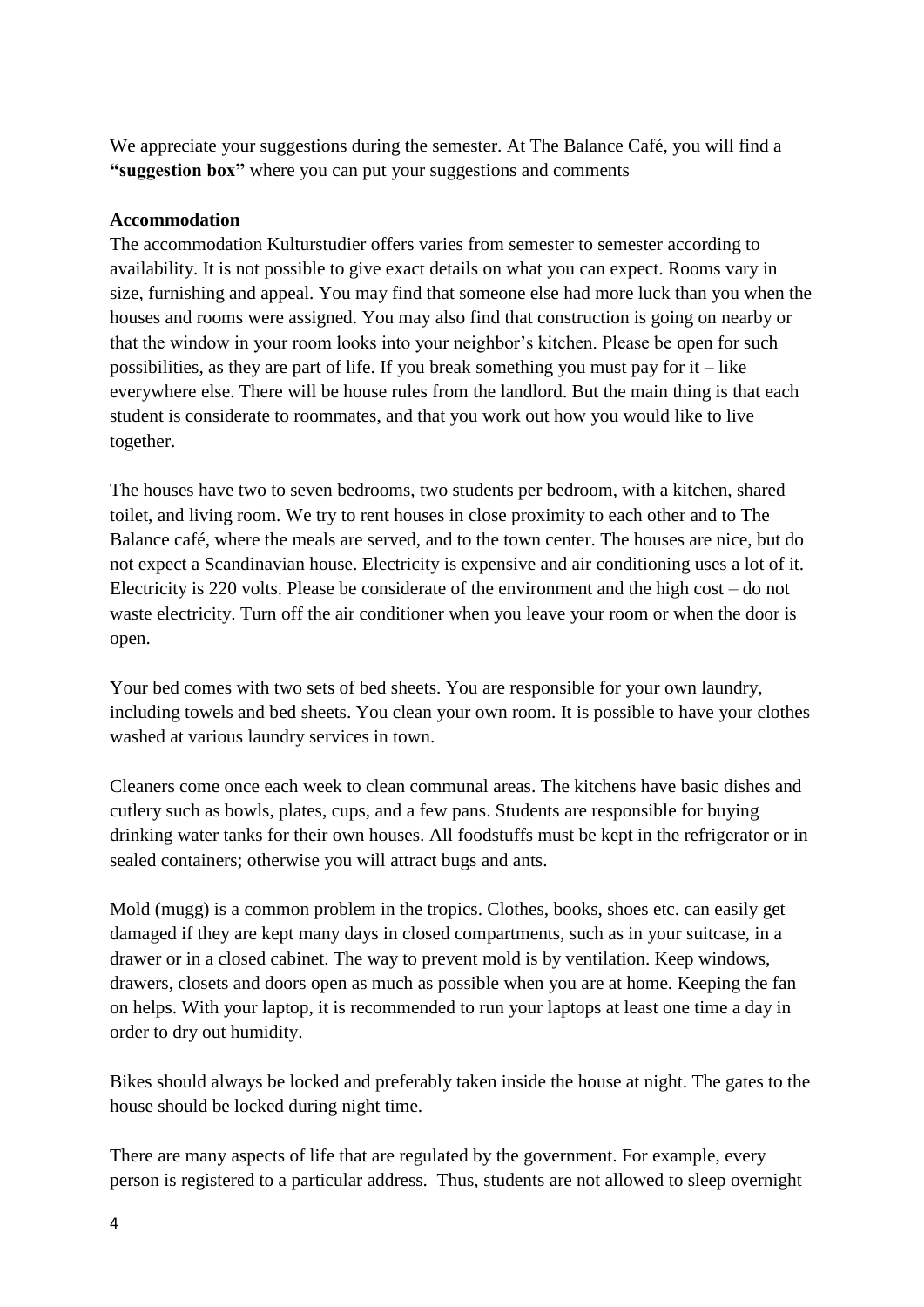at another student house. In an emergency when you need to sleep somewhere else, you need to ask Mr. Vinh for permission as he is responsible to register your stay with the local authority. For the same reason, no one else is allowed to stay in the student houses. Parties can only be held on the weekend, must end at 10pm and have the permission of the neighbours. This is Vietnamese local law and not something that Kulturstudier have come up with by ourselves.

Please call **Mr. Duy on** 0914850880 when you need help with house issues.

## **4. Living in Hoi An**

| You postal address is: | The Balance Café,                   |
|------------------------|-------------------------------------|
|                        | 02 Tran Quang Khai street,          |
|                        | Thanh Nam village,                  |
|                        | Cam Chau, Quang Nam 560000. VIETNAM |

The postal service in Vietnam is much slower and less reliable than what we are used to, and it may take up to 7 weeks for a small package to arrive! In sending a letter, if the envelope contains more than a letter, is should be sent as a registered letter.

#### **Cost of living**

The cost of living is modest in Hoi An. It is possible to buy a Vietnamese meal for 3 Euro, or to spend a few more at the many western oriented restaurants in town. A bike can be bought for around 120 Euro and will make travelling around the town very easy. Taxis and electric cars are also cheap, and can be used in the evenings or for longer distances. "Grab" (like Uber) has become popular here with car and motorbike taxi, cheap and efficient

#### **Tipping**

You will soon notice that many people are doing a remarkable job for us. As a sign of appreciation, tipping the staff now and then is good manners. The wages in Vietnam are very low and they truly deserve tip. Instead of waiting until the last week, it is a good rule of thumb to tip smaller amounts every two weeks.

#### **Bicycles and traffic**

It is very practical to buy a bicycle on one of the first days after arriving in Hoi An. This will give you the freedom to travel back and forth from the university, study center and beach as you please. It is a Kulturstudier tradition to donate the bike to a Vietnamese friend, organization, or an orphanage upon departure. This is, of course, voluntary. Don't buy the cheapest bikes, as they break down very quickly: choose more reliable brands like Martin or Asama.

As you will soon see, the traffic rules in Vietnam are quite different from what most of you are used to. We ask you to be constantly careful when you are riding your bicycle. There are many small accidents on the road every day, so please be alert. There are many road accidents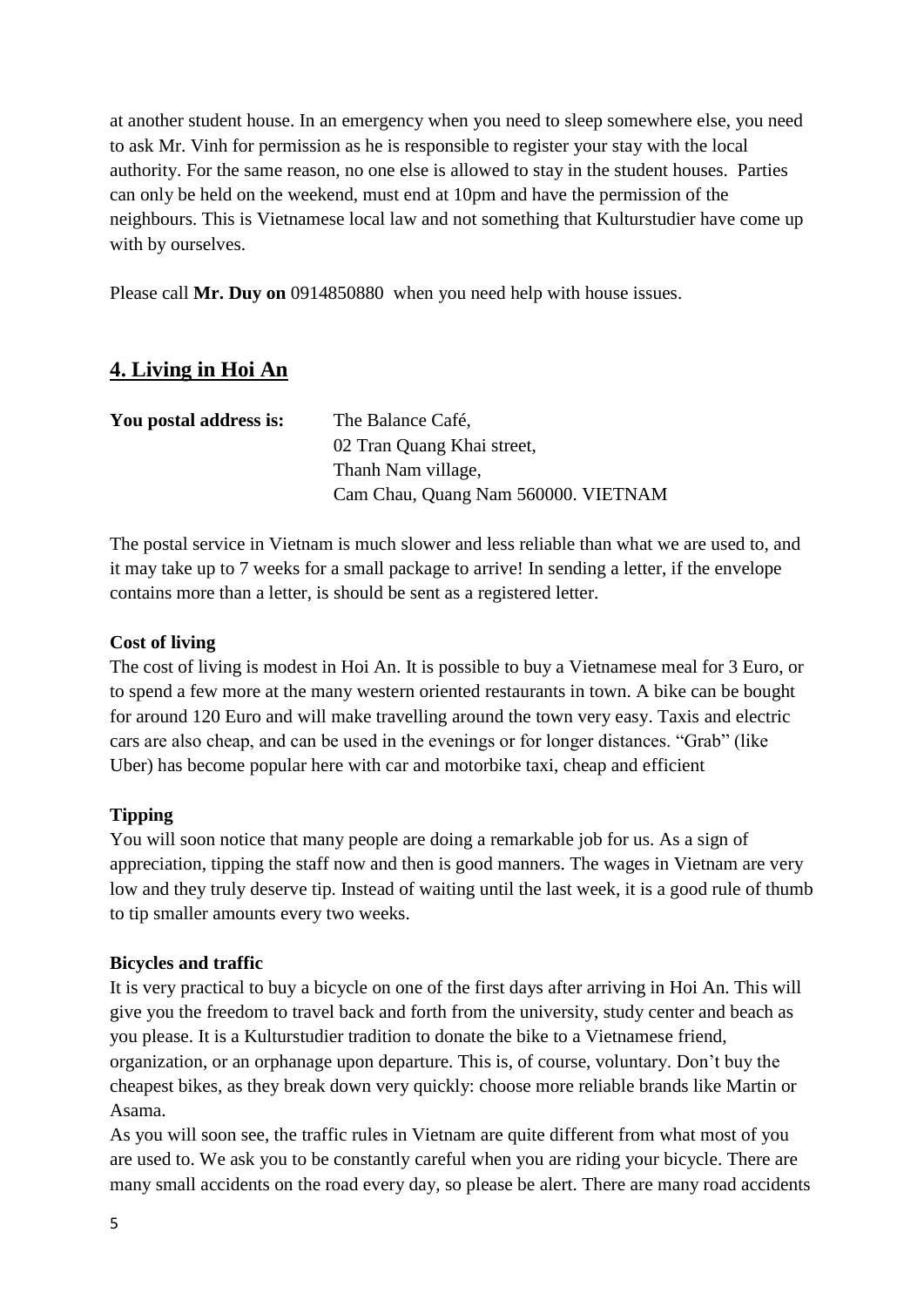in Vietnam each year. Traffic accidents are in fact the second most common mortality cause in Vietnam. We thus encourage all students to buy and use a bicycle helmet whilst in Vietnam.

The road between Hoi An and Da Nang, and from Hoi An to My Son are especially dangerous and have accidents every day. You are therefore not allowed to travel on these roads by motorbike, bicycle or moto (motorbike with a driver). If you want to go to Da Nang, you must travel by local bus (which departs from Hoi An regularly) or by taxi.

#### **Mopeds and motorcycles**

As stated in the terms and conditions of Kulturstudier, you are not allowed to drive a moped or motorcycle without a license valid in Vietnam. If our students or staff disregards the law this affects our relation with the police and authorities in Hoi An (they do notice when Kulturstudier students are driving motorbikes and will stop you and check). Accidents are very common. One of our former students was seriously injured in a moped accident.

#### **Drugs**

All kinds of narcotics are strictly forbidden in Vietnam, and the penalty is harsh if you get caught with any kind of drugs. Anyone who ever set foot in a Vietnamese prison knows that just to spend a week there would be unbearable. The Vietnamese government is particularly harsh on tourists if they are caught with drugs, and quite a few Westerners serve long sentences in Vietnamese prisons after being charged with possession of illegal substances. In spite of it being illegal and in spite of risking long time in jail if getting caught, smoking marijuana and hash is common among certain groups of people in Vietnam. Someone will probably offer you marijuana, and might tell you that the police don't care, or that you can bribe your way out of a situation if you get caught. This is simply not true; the local police do care, and they have a lot of knowledge about dealers and the general drug situation. Kulturstudier does not accept that our students use any kind of drugs. Kulturstudier has been present in Hoi An over a long period of time, and everyone, from the people on the street to the authorities, pay particular attention to what we do. The police are very helpful towards our students and us when we need their assistance, and maintaining our good reputation is important for our good relationship with the local authorities. Breaking the law in any way would be very damaging to Kulturstudier's business/work in Hoi An, and could threaten our very existence in Vietnam. We will not hesitate: students who use drugs will be expelled, and told to leave our premises.

#### **Bank and post**

There are a number of places where you can withdraw money on your Visa card in Hoi An. The maximum withdrawal amount in the automatic teller machines is normally 3 million dong, but there are also ATMs where you can take out 5 million dong (around 205 Euro). If you want to withdraw a larger amount, you can go to any of the banks in Hoi An, where you can withdraw the maximum amount allowed by your Visa card in your home country. You can also withdraw US dollars.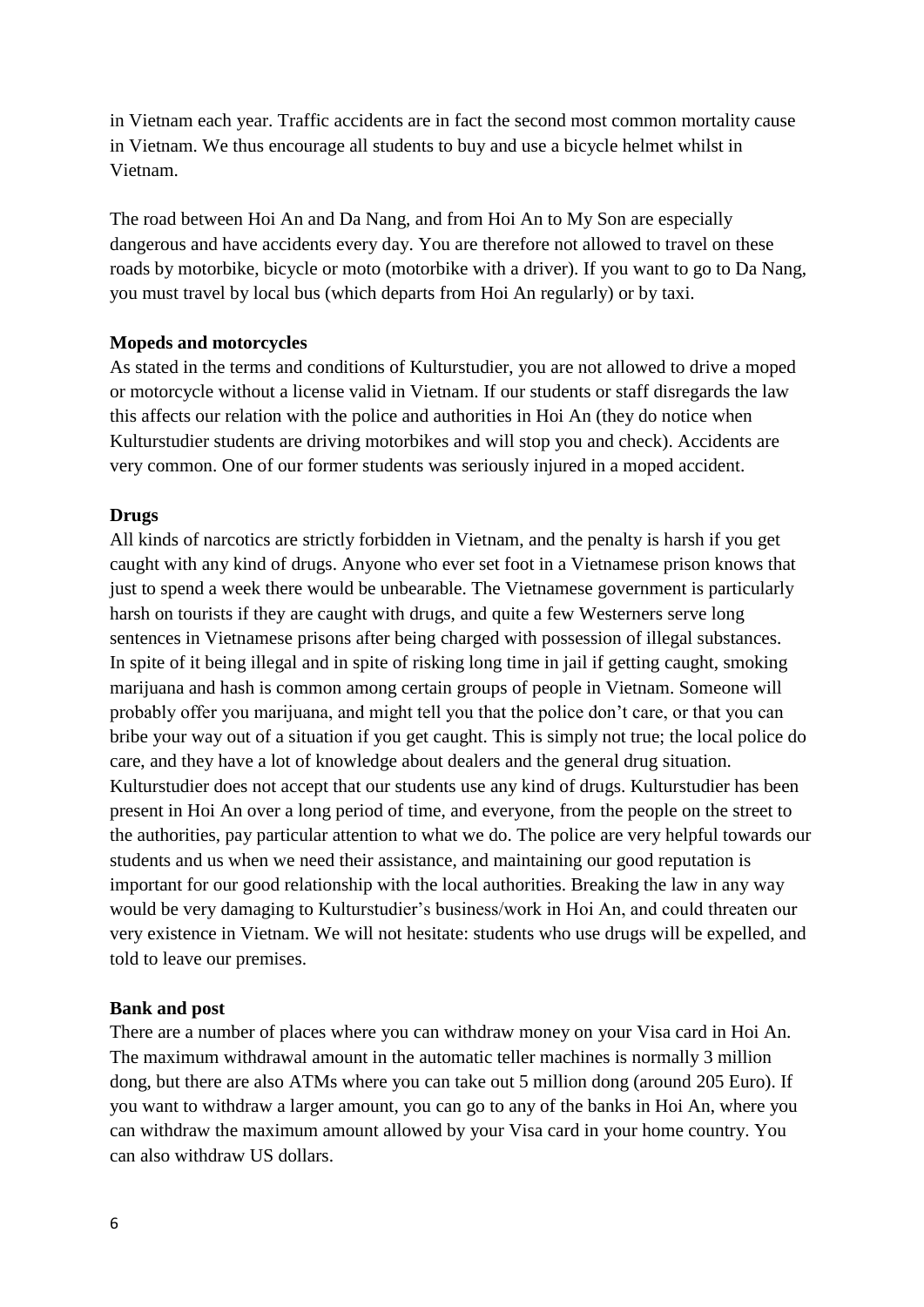The post office lies on the corner of Ngo Gia Tu and Tran Hung Dao.

#### **Internet and phone**

Most students are used to reliable, high-speed Internet access, and they are disappointed when they find that Internet is slow and frequently off-line in Hoi An. This tends to generate much frustration and complaints. We recommend that you bring a lap-top computer, but we cannot promise good internet access.

You are expected to buy a Vietnamese SIM-card to put in your cell phone so that people can reach you and that you can call others if you should need it. Pre-paid SIM cards are both cheap and easy to administrate. You can get 4G Internet in Hoi An and use your phone as WIFI for your computer. Currently you get 6-8 gigabyte data for 10 USD per month.

It can be convenient to bring an old phone as back-up. In case you lose your phone, it may not necessarily be replaced easily during your stay in Vietnam. For Norwegian students, an extra phone to put your Norwegian SIM-card is also good to have for easy access to your Norwegian BankID. If not attainable, we advise you to bring your Norwegian bank code chip, you never know when it is needed.

#### **Personal Safety**

Hoi An is considered relatively safe for foreigners, particularly during daytime. However, some precautions are advised. Pickpockets are known to work in the old town and drive-by robbers sometimes target foreigners on bigger roads leading to the beach. We suggest you always keep your valuables in a safe place on your person (e.g. neck or belt pockets). Never ride with your bags or wallets in the bicycle baskets where they could be snatched. This has happened to our students in the past. Bicycles get stolen occasionally, especially downtown. Hoi An at nighttime can be more dangerous. Mugging and sexual harassment, though rare, have been known to occur in recent years. You are therefore strongly advised never to go home alone at night, neither by foot nor by taxi. This is especially relevant when leaving bars and clubs after a night out. Always leave such places in groups and make sure no one is left behind. Some of the taxi drivers are predators on drunken tourists.

#### **Staying well**

It is inevitable that some people will become sick during the semester. You are most likely to be affected by an upset stomach sometime during your stay. There is no sure formula for avoiding this, but a good start is to wash your hands often and to be careful with food that is not cooked (e.g. raw vegetables, lettuce etc). However, do not let anxiety prevent you from trying out new food. As you will soon find out, Vietnam has a splendid culinary tradition! If someone invites you to dinner, you should accept, because the best Vietnamese food is often served at home.

In a tropical climate, it is very important to drink enough water, at least 3 litres a day. This may seem like a lot in the beginning but you will soon get used to it. Remember that coffee, tea and beer do not have the same effect as water, but rather drain your body of fluids.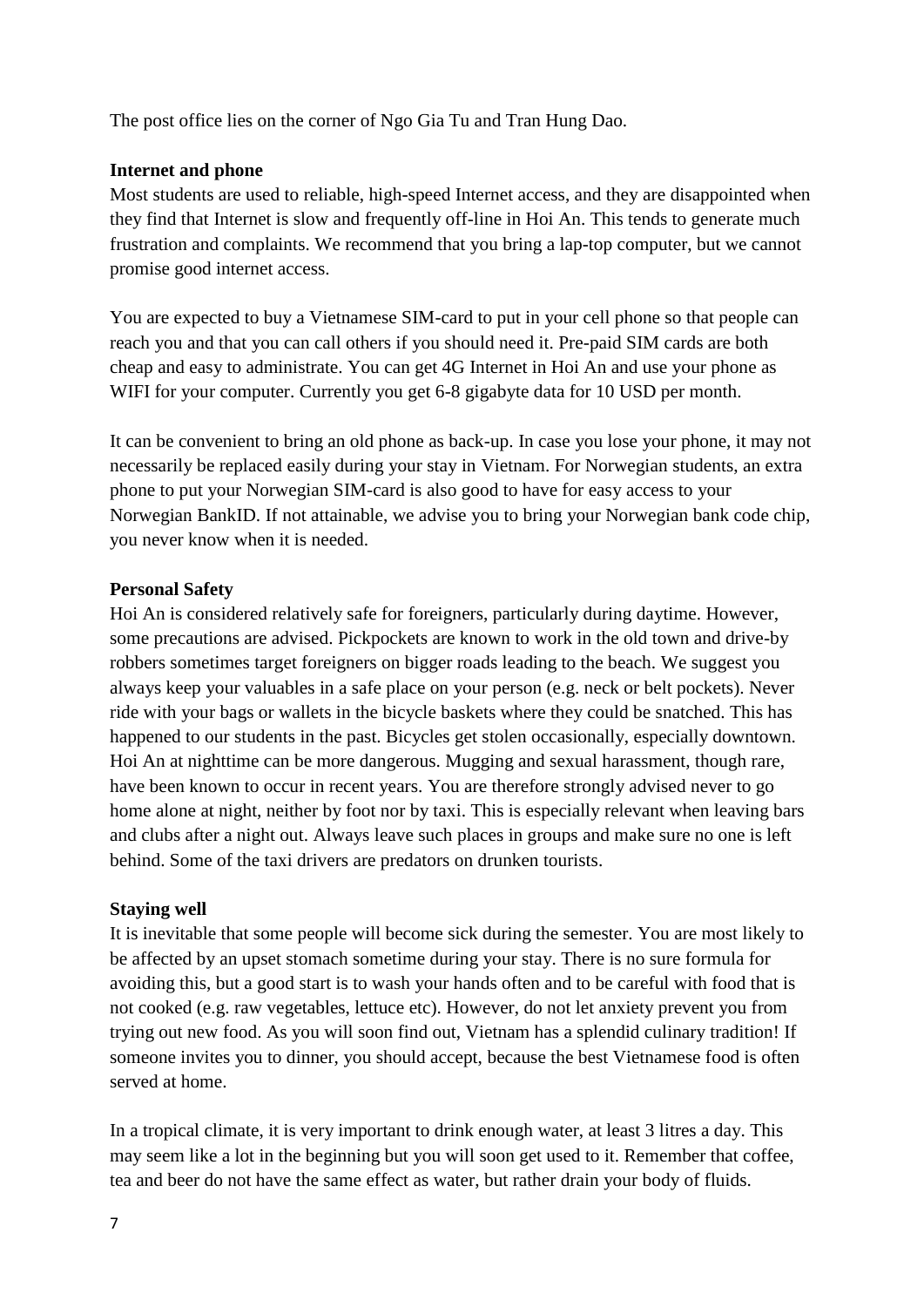Different fresh juices are also recommended for you in hot days, and ice severed in Hoi An is generally safe. If you feel weak and unwell, you may have not had enough water to drink. Tap water is not safe to drink, so you should buy bottled water. At the pharmacy, you can buy electrolyte powder, which is similar to what you get in sport drinks. This is mixed with water and is useful to drink if you have diarrhea.

You should pay special attention to open cuts on the skin. Make sure you clean the open cut every day with a disinfectant and that you cover it with band aids. It is much easier to get an infection here than in colder climates. Also, remember to use a mosquito repellent at night. Sunburn is a big health problem since students often underestimate the intensity of tropical sun. Always use sunscreen to protect your skin from the sun. Sunscreen with SPF 15-30 is highly recommended, and if you want to have a good quality sunscreen or have a special brand, bring it along. If you spend too long in the strong sun you can get sun stroke which makes you feel ill and tired. You must then stay out of the sun, rest and drink plenty of water in order to recover.

There are many stray dogs in Hoi An. Most often they are friendly, but if a dog bites you, you must consult a doctor and get rabies vaccine.

#### **Look after your roommates and housemates**

Roommates and housemates have a special responsibility to look out for one another when someone is sick. Make sure the person who is ill has sufficient food, drinks and medicine. And follow them to the doctor's office or to the hospital. If someone is so sick that he/she cannot attend classes, the seminar leader should be informed. It is also a good idea to notify the field manager. Worried relatives often contact the insurance company and Kulturstudier in Oslo, who can only answer questions if you have notified us and we are aware of the illness.

#### **Online medical service**

If you are insured with Norwegian Europeiske you have access to counseling for health issues by phone +47 21 49 24 01.

#### **Medical Services in Hoi An and Da Nang**

**Pacific Hospital** has some English speaking doctors and staff and can provide good hospital service for small injuries and illnesses. Pacific Hospital can be contacted on  $(+84)$  235 3921656

There are a few doctors in Hoi An who speak English. We recommend **Dr. Ho Huu Phuoc**  who, amongst other things, is a specialist in tropical medicine. He works at the hospital in Hoi An. His visiting hours at his office in 67 Hai Thuong Lan Ong are: *Weekdays 11:00am--12:30pm and 17:00pm--19:30pm Weekends 07:00am--12:30pm*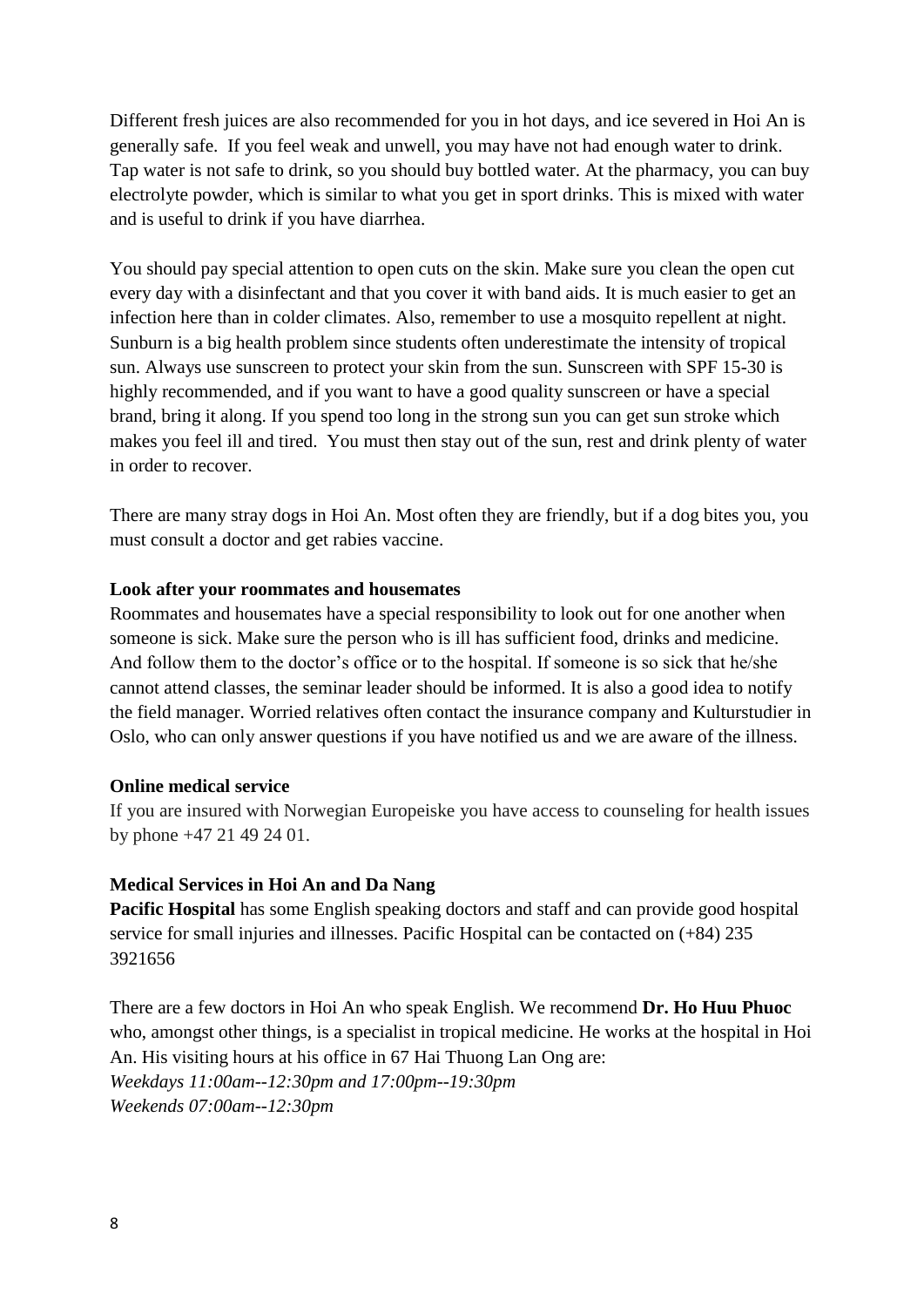Dr. Phuoc can also be contacted for consultation on his mobile phone **+84-903-5830-13**. If someone needs medical attention outside these hours, Dr. Phuoc will also make house-calls, for example if someone gets sick during the night.

## **Family Medical Practice** is an international medical practice **in Da Nang.** Here you can meet **Dr. Ross Bernays** from Australia and **Dr Jocelyn P. Nava** from the Philippines. The practice can be found at:

50-52 Nguyen Van Linh Street, Nam Duong Ward, Hai Chau District, Danang. 24-hour Tel: 0236-3582-699\700 24-hour emergency Tel: +84-913-917-303 email:danang@vietnammedicalpractice.com www.vietnammedicalpractice.com

## **5. Vietnam: experiencing a new culture**

#### **Conduct and custom in Hoi An**

Please remember to fulfill your promises to the local people who have helped you in your daily lives or in group work as research respondents. It is easy to promise to email, send photographs, or send a copy of your paper -- however it often happens that back in your country you get busy in everyday life and Vietnam seems far away. Do deliver what you have promised, it is just a small step for you but can be of great importance/joy for your Vietnamese contacts.

Efficiency is different in Vietnam than at home, so patience is sometimes a virtue! Communication problems are also bound to happen. You should try to keep in mind that it is not the locals who should speak better English, but we who should speak better Vietnamese. The language barrier can be very challenging and frustrating and may lead to misunderstandings. Getting angry will most likely further escalate the problem and may contribute to the Vietnamese "losing face". This is a severe offence in Vietnam so try to avoid it. You will notice that it sometimes is more difficult to be patient and sensitive to things that takes time or are difficult to understand. This is often called a *culture shock.*

#### **Culture Shock**

To stay in a foreign country for a long time is usually a wonderful experience, but you should expect some difficulties during your stay. Some people go through phases where they feel very positive and happy and then other times when they are low and irritated. This phenomenon is common enough to have its own term, *culture shock*. It may be a good idea to share these experiences with your co-students, so you can help each other to see your reactions in a bigger perspective. Culture shock is often divided into 3 phases:

**Tourist phase** - you have just arrived in the country and everything is new and exciting. **Sentencing phase** - **the reaction phase** - What is new and different is not that exciting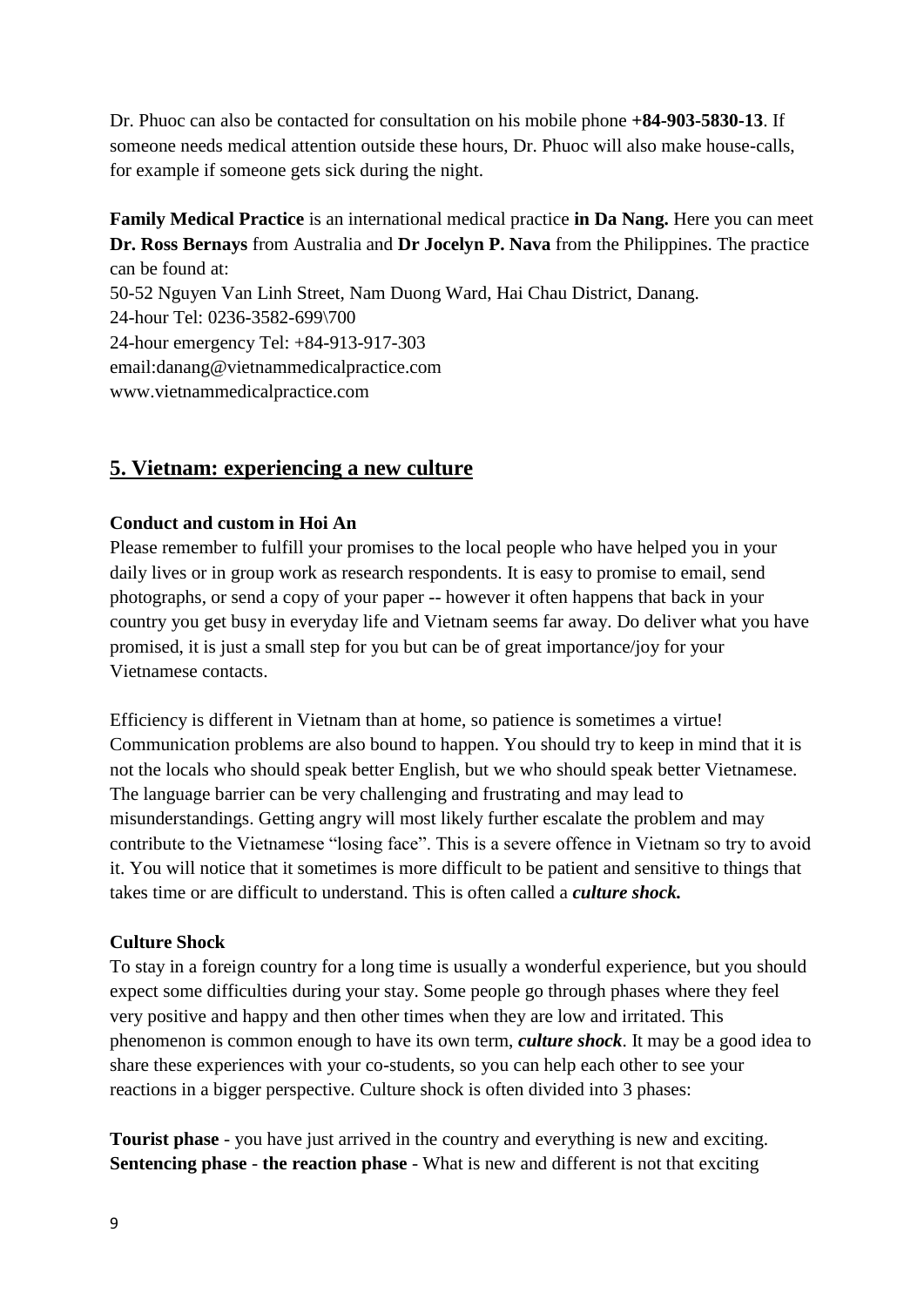anymore, so you are more vulnerable to the frustration of the things you are not accustomed to - the language is difficult, there are differences in behavior and ways of thinking, customs seem unusual. You may begin to feel tired and sad and less sociable and to be homesick. This may lead to you being less patient and more irritable. **Reorientation phase** - you start to get used to and accept cultural differences. Instead of criticizing, it is easier to appreciate the differences and understand how to navigate in the new society.

#### **Reverse culture shock**

It sounds strange, but after having lived overseas for several months, one can often experience a reverse culture shock when returning home. You had finally become familiar with life in the host country, and then when back home, everyday life feels different. Things have changed, or you have been given a new way to look at things. You may feel that you have difficulties fitting in. It is often hard to share your new experiences with family and friends as they do not really understand what you have been through. It can be useful to keep in contact with the other students so you can share experiences and discuss the personal challenges of living at home and abroad.

*For more tips on how to behave in Vietnam, please read the memo called "Vietnamese etiquette – the do's and the don'ts" found on your personal Kulturstudier-page.* 

### **6. Communication with Kulturstudier**

We appreciate suggestions from students during the semester. It is important for us to make sure that suggestions and grievances are communicated to us while there is still time to make changes. This includes issues with the academic program, housing, food, welfare and other aspects of the program. After many years of experience there is usually a reason for the way we do things. And if you ask us we can give you the reason. There is always room for improvement and reminders, so please voice your suggestions.

#### **Emails and facebook**

Check your email and the Facebook group frequently in order to be up to date about academic programme and free time activities. The seminar leaders Marie, Ragnhild and Binh have each their own email address, but usually you should use the email account that they both read [\(vietnam@kulturstudier.org\)](mailto:vietnam@kulturstudier.org) so that both of them get the message.

#### **Compulsory Tuesday meetings**

Every Tuesday right after the lecture, all students and staff gather for a weekly meeting. The purpose is to share information and to discuss problems and opportunities. These meetings are compulsory. If you for some reason cannot attend, you are responsible for obtaining the information from fellow students.

#### **Talk to us**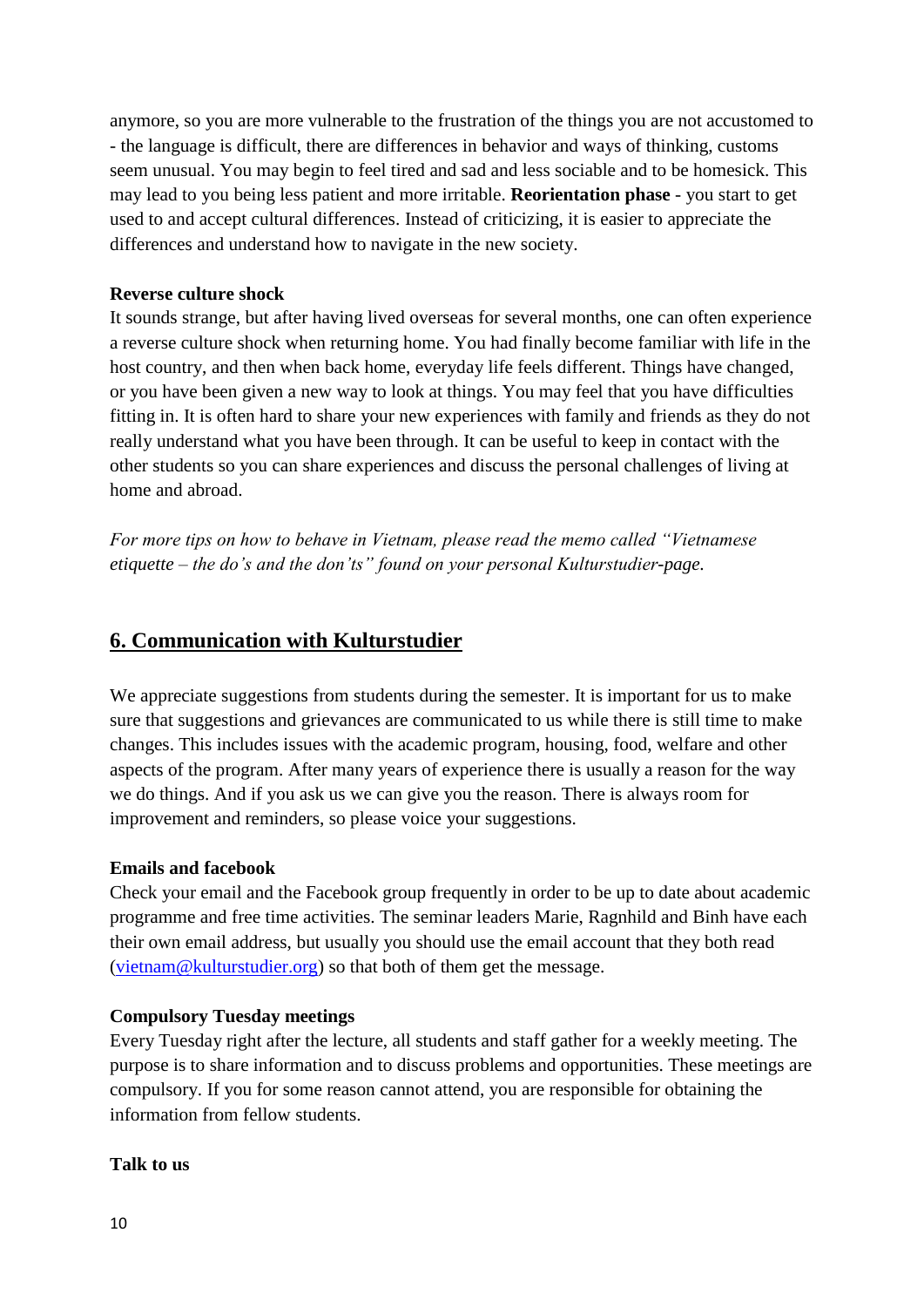If you need help with something it is important that you let us know. Do not take for granted that your suffering is obvious and visible to everyone. Use your voice and contact us.

#### **Student representatives**

During the first or second week, we will ask the students to elect their representatives. The representatives typically meet with members of staff every second week. It is their job to be an intermediary between students and staff, to help make sure that staff know what the problems are and together with students can work together to solve them. For specific occasions, trips, happenings, etc, separate committees can be formed. These will be responsible for planning and carrying out the activities.

#### **Suggestion box**

At the study center you will find a suggestion box where you can put your suggestions and comments.

#### **Final evaluation form**

At the end of the semester you will receive an extensive evaluation form where you are expected to give us your feedback and help us improve.

#### **Complaints**

If you have tried the above, and feel that you are not satisfied with the response, you are welcome to file a complaint by contacting Kulturstudier in Oslo in accordance with specifications given [here,](https://www.dropbox.com/s/zcwkumgl583zaba/Feedback%20and%20complaints.pdf?dl=0) preferably in time to make us able to act on your issues.

#### **Ethical conduct**

In Kulturstudier there is no tolerance for harassment or bullying. We also expect everyone to avoid using swearing and offensive language in their communication with each other. Harassment also includes sexual harassment from staff towards students. If you experience sexual harassment from Kulturstudier staff or lecturers you should report to rune@kulturstudier.org, which will be treated confidentially. Staff and teachers are informed that sexual attention towards students is strictly prohibited. We expect staff and students to socialize together, but drunkenness or drugs is not accepted. Neither is drunk driving.

## **7. A final thought - be an explorer!**

This is Kulturstudier's thirtiseventh semester in Hoi An. Just as the students of the past, you are to a great extent, participating in shaping how the locals in Hoi An perceive us. Thus it is important that you behave respectfully to their culture and ways of doing things. It is easy to just stay close to the student group, or in a backpacker bubble. However, if you are to experience Vietnam, you must be adventurous and actively seek to make Vietnamese friends. With a little effort and creativity you can find local friends and explore local culture on its own terms, taking care to respect local norms and regulations.